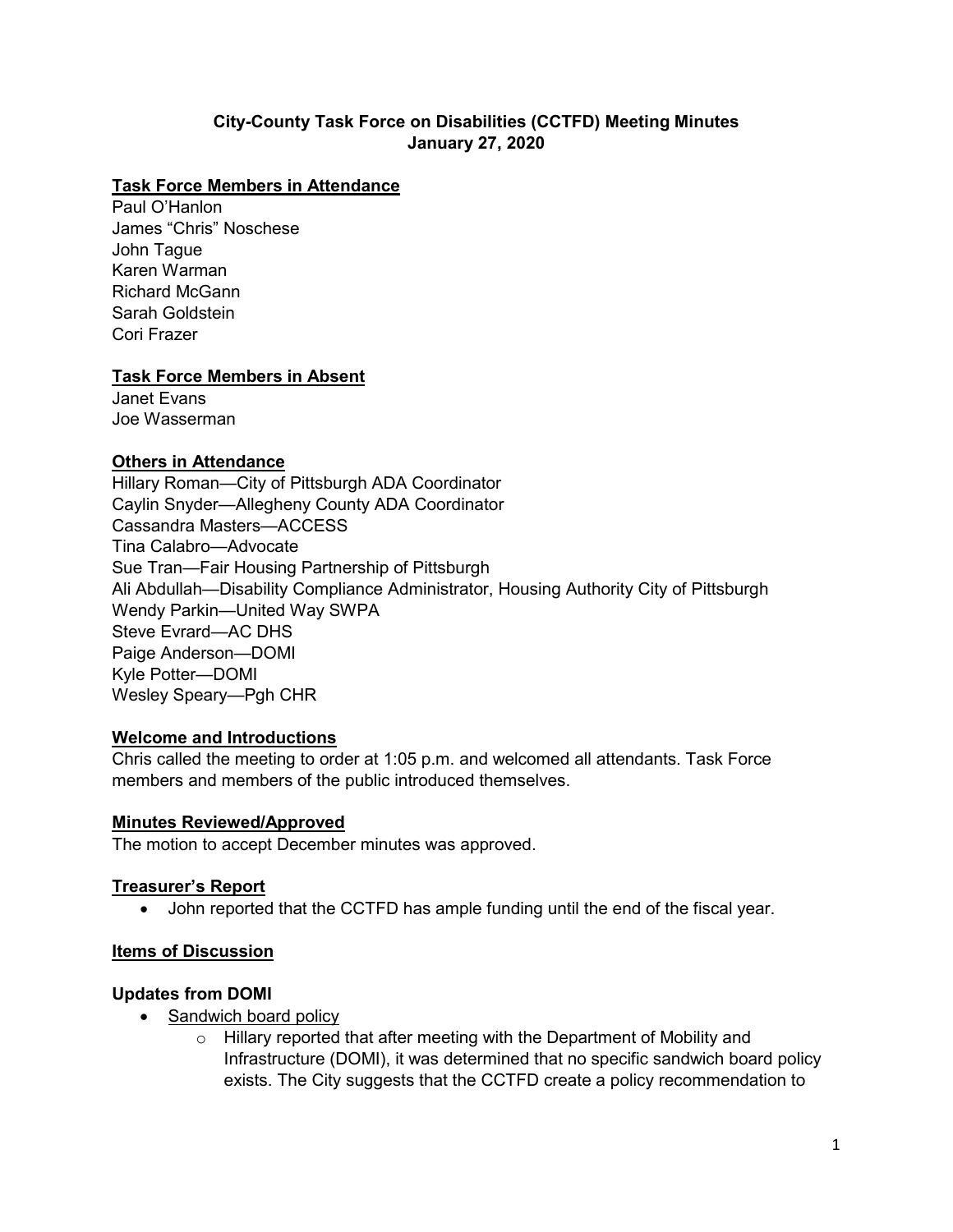advise DOMI on sandwich boards. After the policy is created, it can be submitted for approval by City Council.

- o Paul asked about such policies in other cities.
- o Paul inquired as to which City Councilmember has jurisdiction over sidewalks.
- o Kyle Potter (DOMI, Streets Division) offered that sandwich board policy is on DOMI's radar, policy analysts are currently extremely busy and would benefit from a direct written recommendation from the CCTFD.
- o Paige Anderson (DOMI, Traffic Division) offered that Kim Lucas, DOMI's Assistant Director, is currently working with Hillary on ADA issues and encouraged the CCTFD to participate in those efforts.
- o Paul and Rich brought up a concern that that PennDOT and the City don't coordinate around things like sandbags that are often left behind after projects and obstruct the sidewalks.
- o Paul expressed an interest in having PennDOT come to a future CCTFD meeting.
- $\circ$  Paul said that he was wary of going through another process with City Council that may involve political resistance to creating a sandwich board policy but understands that the CCTFD is in a good position to request a policy.
- $\circ$  Paul would like to speak with Kim Lucas about creating such a policy as well as the relevant Councilperson for sidewalk issues.
- $\circ$  Wesley Speary clarified that there are already provisions in place under Title IV of the City Code regarding obstructions to the right-of-way. Reporting is to be done via the 3-1-1 system. The Pittsburgh Commission on Human Relations may be able to provide assistance if it qualifies as a "community tension" issue.
- Complete Streets
	- $\circ$  John asked about the Complete Streets Advisory Committee and Hillary clarified that former lead on Complete Streets' position is still vacant as of now.
- Accessible parking
	- o Paul brought up a series of concerns surrounding the loss of accessible parking due to bike lanes, Bus Rapid Transit (BRT) and other types of development.
	- o Chris reported that 20 accessible parking spaces were lost due to the BRT.
	- $\circ$  Cori asked whether adaptable bicycles, which are around 3 feet wide, have been taken into account in bike lane design. Paige did not know, but offered report back.
	- $\circ$  Paul wants to ensure that the CCTFD is able to submit input once the Complete Streets Advisory Committee is meeting again.
	- o Hillary reiterated the importance of the CCTFD submitting a recommendation to DOMI as soon as possible.
	- o Wesley offered that DOMI, City Planning, the Parking Authority, and possibly Permits, Licenses, and Inspections would need to coordinate to ensure that bike lanes, the BRT, and other development projects will not remove accessible parking.
	- o Hillary suggested documenting where accessible spaces have been lost or relocated.

### **ADA 30th Anniversary Planning**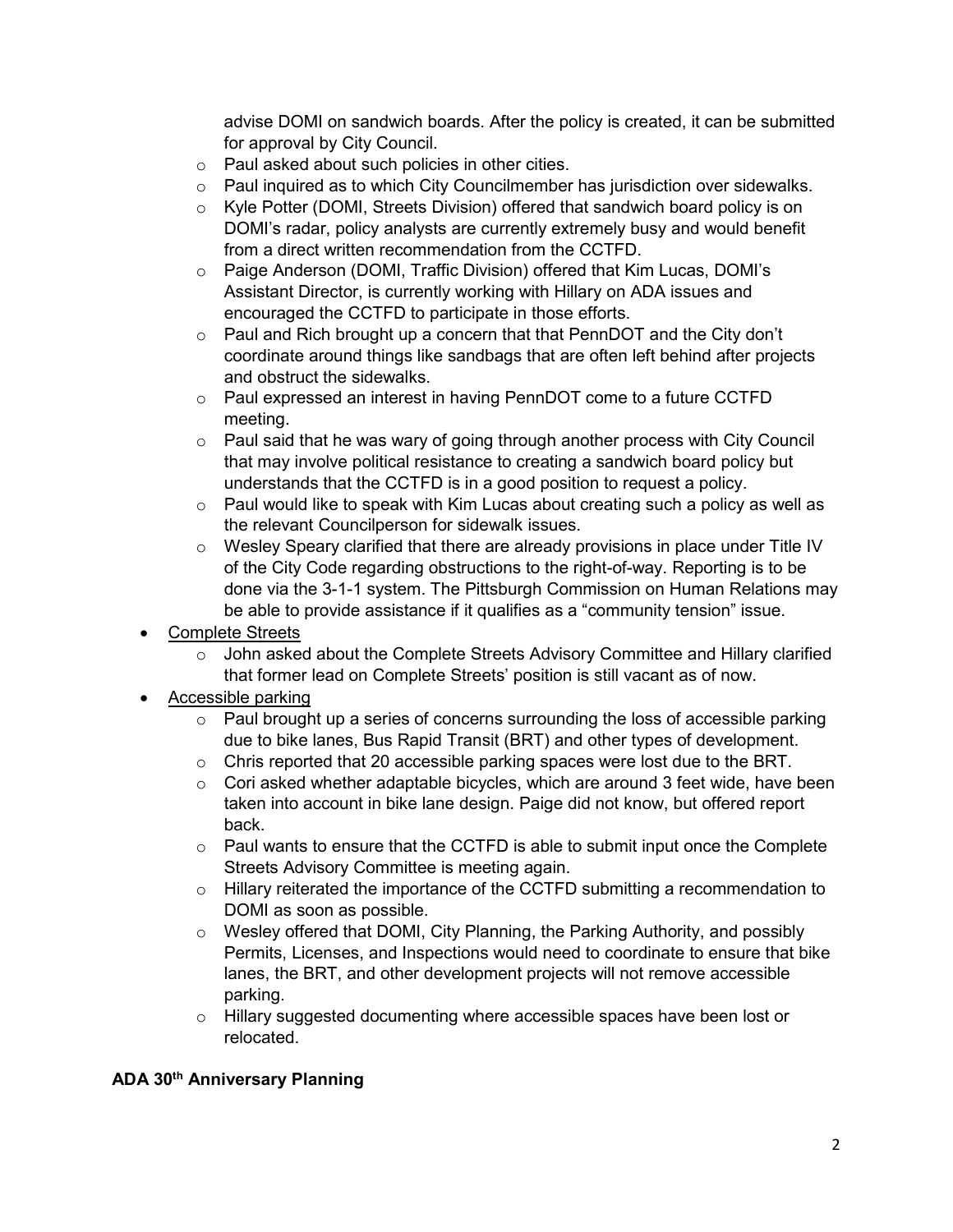- John provided updates about the regional planning around the ADA  $30<sup>th</sup>$  anniversary and invited all who are interested to attend meetings. Initiatives include outreach to other municipalities, wrapping buses with ADA messages, and other related events.
- Cori offered that the effort was about determining who handles ADA issues in each municipality.
- Rich suggested having a table with all the ADA Coordinators at the Disability Summit and also advertising the CCTFD at the events.
- Hillary responded that she and Caylin Snyder are registered to represent the City and County at the Summit and encouraged the Task Force to submit any materials they would like to have at the table to either of them.
- A discussion ensued about how to best present the CCTFD's interests and concerns at the Summit.
- Chris and Sarah suggested a sign-up sheet for participation in the CCTFD meetings.
- Cori and Paul volunteered to be on the committee for CCTFD materials at the Summit
- John inquired about interest in the Task Force devoting \$1000 or so to supporting an ADA 30<sup>th</sup> anniversary event. Paul suggested holding off donation until events are finalized.
- CCTFD members expressed interest in having Shani Lasin and/or Kristy Trautman attend a future CCTFD meeting.

# **Update on "Small Differences" from Tina Calabro**

- Tina provided an update regarding the 1995 Tony Buba video about students Chaz Kellem and Chris Mialow that was commissioned by the CCTFD.
- The film does not require permissions from anyone aside from the CCTFD to upload it the Disability History Consortium to share with the community.
- The video can be made available to ADA Coordinators, Task Force members, and others.
- John will follow up with the distributer to find out whether special permissions are needed.
- Tony did some work for part 2 of "Small Differences" with no outstanding balance for the work he did.
- Tony also has raw video from other ADA events available for use. Tina and Tony suggest that all this work be put on an external hard drive with information about the videos including dates and authorizations to be given to the Heinz History Center for public use. The paperwork to do so would be under a deed of gift and the costs associated with the external hard drive would be \$900-1500.
- Tina encouraged the CCTFD to consider undertaking the completion of the second film including a script and casting.
- Sarah asked whether there were any issues around participant consent; Tina will confirm that Tony has those consent forms and find out whether they need to be passed on to future owners of the film.
- Cori has concerns about the film's title and wants to review the film.
- Tina will provide another update to the Task Force in February.
- Tina suggested forming a subcommittee to make decisions about the film and its distribution.
- Paul supported devoting CCTFD funds towards the external hard drive.